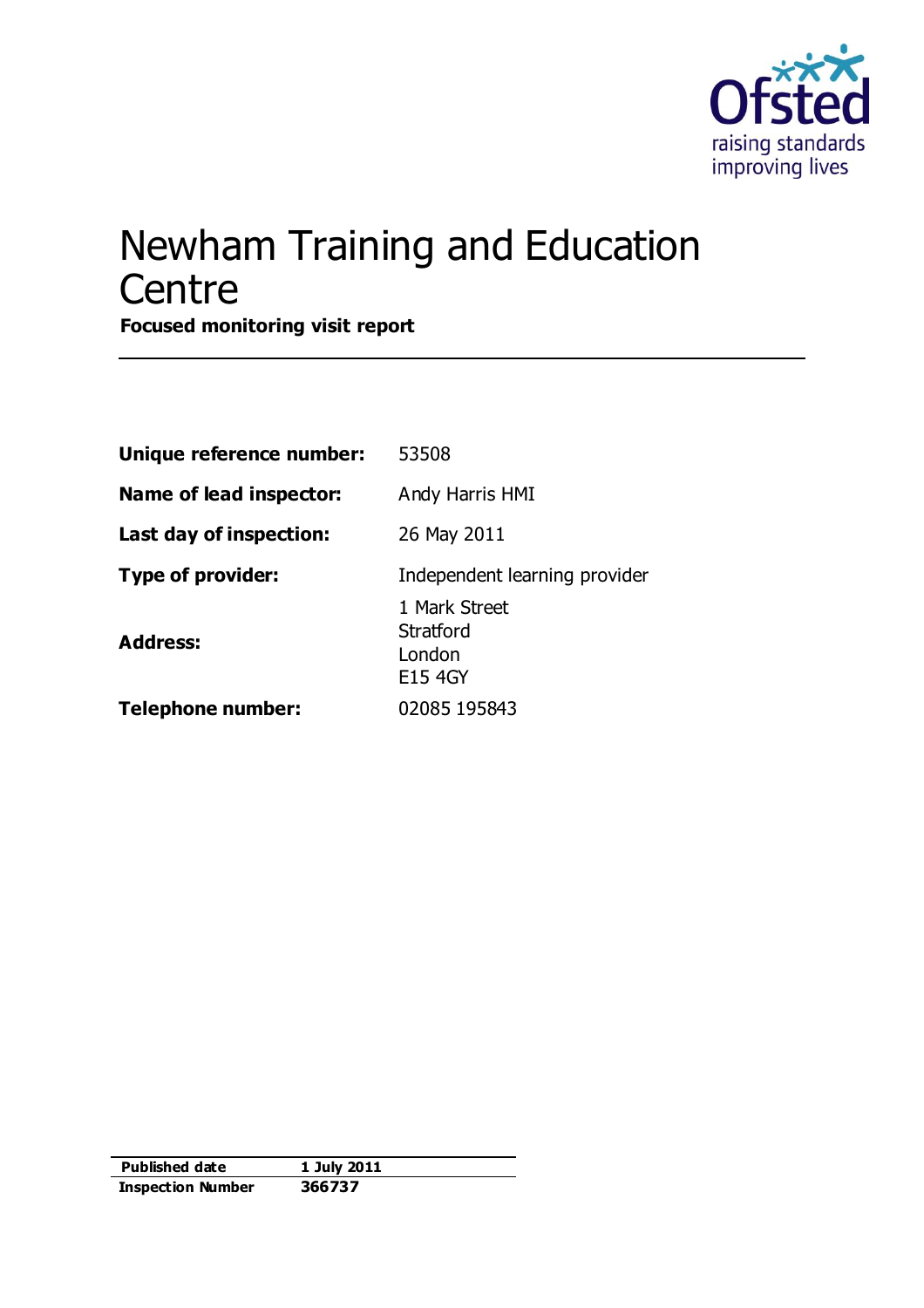## **FOCUSED MONITORING VISIT: MAIN FINDINGS**

## **Context and focus of visit**

Newham Training and Education Centre (NEWTEC) provides training, mainly in childcare related programmes, alongside nursery facilities and other services for children in East London. Since 2007 it has been a wholly-owned subsidiary of Newham College of Further Education. The two main subject areas are health, public services and care and preparation for life and work. The majority of the learners on preparation for life and work courses are working towards numeracy and literacy qualifications in support of their main vocational childcare course.

An inspection in 2008 judged the overall effectiveness of NEWTEC as inadequate. At a reinspection in November 2009 NEWTEC's quality of provision and leadership and management were graded as good, with all other main aspects judged as satisfactory. Key recommendations from that reinspection included improving course reviews, making better use of data to monitor the performance of groups of learners and better organisation of class groups in preparation for life and work programmes. Those, and other aspects of the provision, were chosen as themes for review and this report focuses on the themes explored during the visit.

## **Themes**

### **Self-assessment and improvement planning**

#### **What progress has been made in improving quality systems, specifically ensuring that course reviews give managers more useful information for the subject area self-assessment reports? Reasonable progress**

At the reinspection teachers and managers were not sufficiently critical, during course reviews, in evaluating the quality of individual courses. The subsequent 2009/10 self-assessment report (SAR) had clearer links between the course reviews and the subject area reports. This year managers changed the course review process again and then introduced a new system for performance assessment reviews in January 2011. The new system builds on some of the strengths in the previous approach, particularly in using learners' and partners' views to support judgements. Staff were fully involved in the design of the new system sharing ideas and practice with peers. In the revised approach, course leaders have a stronger focus on monitoring the achievement of targets and actions in the quality improvement plan. Although the performance assessment reviews have not been in place very long they are already contributing towards overall subject area reviews of progress which will then be used in this year's SAR.

NEWTEC's revised management structure now places responsibility for quality across the whole organisation with one senior manager. NEWTEC's quality improvement initiatives and activities are better planned and structured through a formal quality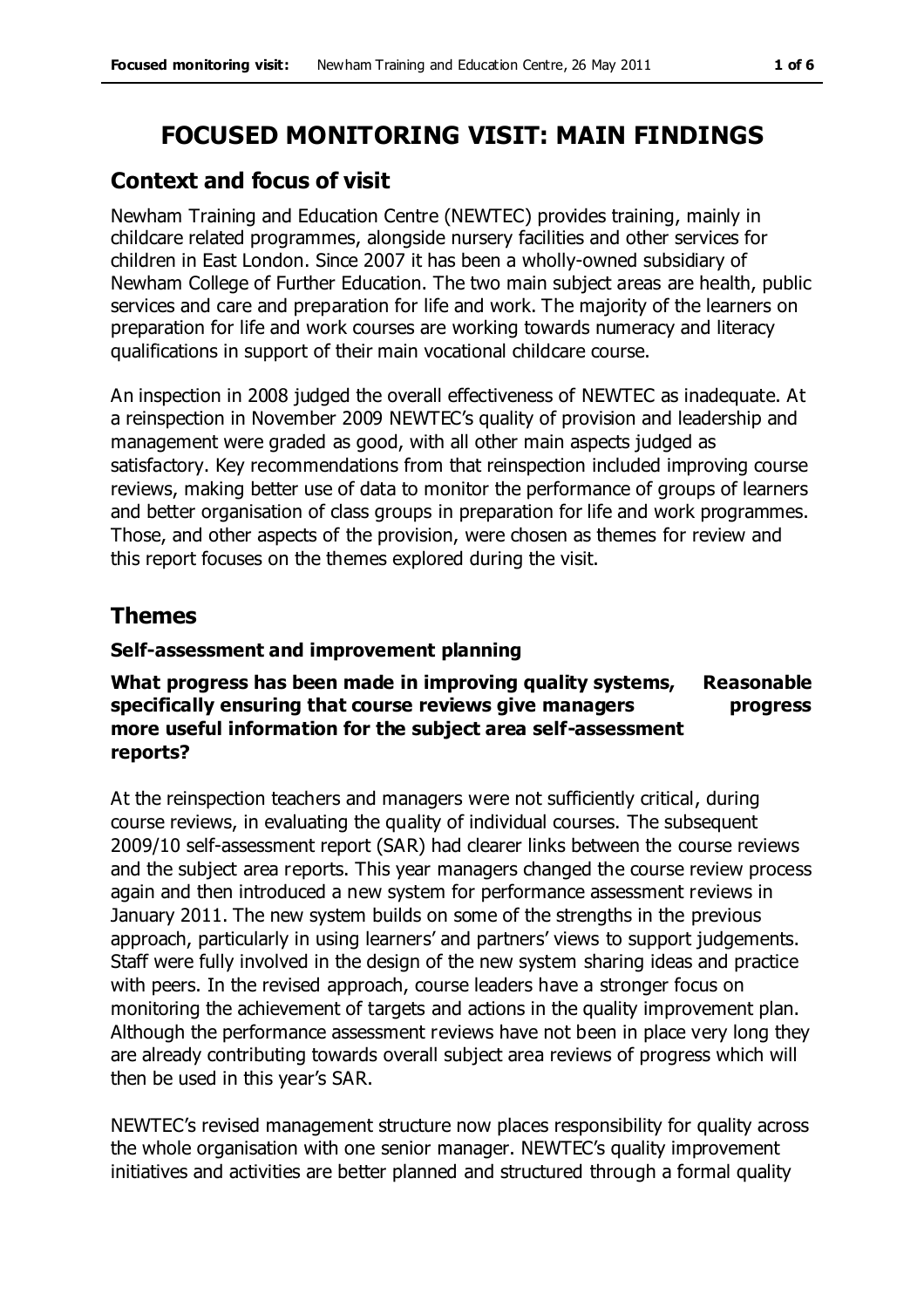cycle. Some regular initiatives, like quality health check weeks and internal audits, help keep the profile of quality improvement high with all staff.

#### **Outcomes for learners**

#### **What progress has been made in building on the improvements in learner responsive outcomes noted at the previous inspection and dealing with the inadequate Train to Gain outcomes? Significant progress**

The reinspection judged overall outcomes as satisfactory, but with learner responsive success rates 'still too low and below national averages' and inadequate Train to Gain success rates. At the end of the reinspection year overall success rates for learner responsive courses jumped by 14 percentage points, and this significant improvement was repeated in 2009/10. They are now at national rates with the larger subject area, preparation for life and work, seven points above national averages. Retention rates improved notably in 2008/09, whilst pass rates improved well in both 2008/09 and 2009/10.

The previous report also noted a 10 percentage point difference between the success rates for 16- to 18-year-old and adult learners. The overall rates for the younger learners improved significantly in 2009/10 and they are now very slightly ahead of adult learner rates, although they remain five percentage points below on long courses. Success rates for the diploma in pre-school practice, which was also an area of concern at reinspection, leapt 33 percentage points to well above the national rate.

Success rates for the Train to Gain programme have also improved well. The overall rates went up nearly 30 percentage points to above national averages for the relevant programme areas. The proportion of learners who completed by their planned end date nearly doubled, although this rate is still too low.

#### **Quality of provision**

#### **What progress has been made in ensuring that preparation for life and work groups are better matched to the learners' backgrounds and abilities? Significant progress**

A key recommendation at the reinspection was that NEWTEC should review whether learners with similar levels of skills and support needs on preparation for life and work courses could be brought together in more effective teaching groups. In the year following the inspection NEWTEC made substantial changes to the way that such learners were taught, with a better range of courses, improved allocation of learners to courses and better in-class support for those with language or learning needs. At the end of the year success rates for entry level learners had improved significantly to a very good overall rate of 91%. Similarly, foundation level results improved well, with the overall rate increasing by 13 percentage points to national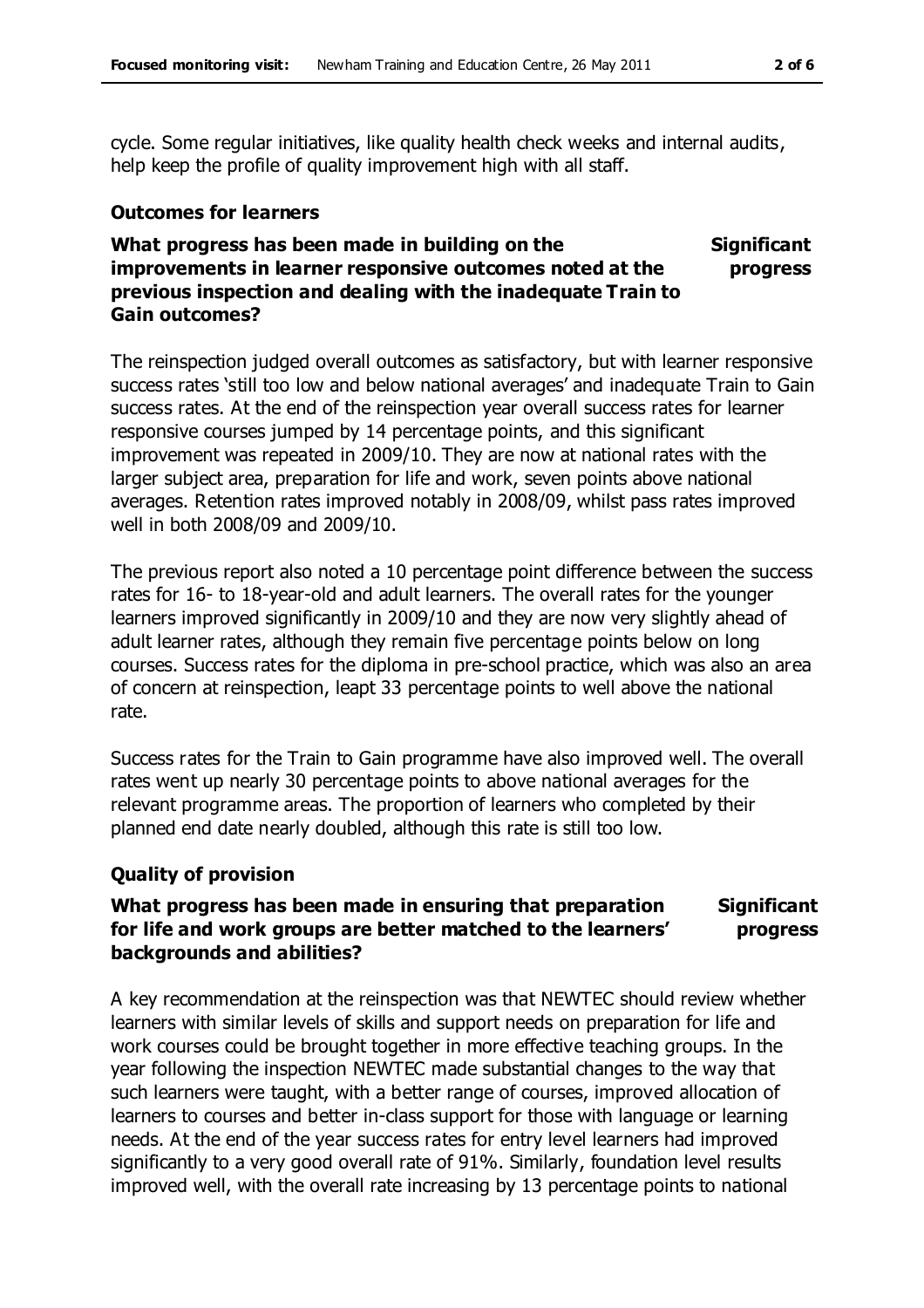averages. The only weak area was in foundation level numeracy where results were poor.

NEWTEC responded very well to the inspection recommendation and the immediate improvements were very good. Managers have put significant effort into further improving this aspect during the current year. Provision has again been adjusted, with more discrete courses, further linking of literacy and numeracy to vocational courses and separation by age groups. Although predicted successes rates are good, it is not yet certain whether the revised approach is as effective as the previous year.

#### **What progress has been made in ensuring that communication with employers is more frequent and effective, particularly with regards to learners' progress? Reasonable**

# **progress**

Although not a key recommendation at the reinspection, some difficulties in employer engagement were noted in the report and also feature in NEWTEC's SAR. Assessors have been increasingly encouraged to involve employers in reviews, something which was done but not as effectively at the previous inspection. In addition, employers are now rightly engaged in assessment feedback and action planning. Since the reinspection continuity of assessors linked with employers has improved, with benefits to routine communication. An employer engagement adviser, a role that has been enhanced since the reinspection, now gives new employers a full brief on the requirements of the programme. Success rates have improved, but employers' feedback at the time of the visit suggests further work remains to involve them fully in monitoring learners' progress.

NEWTEC has made reasonable progress in gathering and using the wider employers' views. Their views have been sought in the past two years as part of a quality initiative, leading to appropriate analysis and actions taken, for instance in the current development of an employer information pack. However, this work is based on a small sample of views. Routine, informal feedback from employers is passed on by staff; the impact has been reinforced by the employer engagement adviser.

#### **What progress has been made in aiding staff development, particularly through the system for observing learning sessions? Significant progress**

At the reinspection, NEWTEC's systems for observing and improving the quality of teaching and learning were thorough and very effective. These systems have continued to be refined and extended to include work-based assessments and tutorials. Many teachers are now taking teacher training qualifications which are helping develop their skills. NEWTEC's observers and observers from the teacher training programme work well together to provide regular assessment and feedback. Grades awarded by observers from each organisation are highly consistent. Standardisation of teaching and learning observations is enhanced through meetings, joint observations and observers sharing reports with each other. A mentor system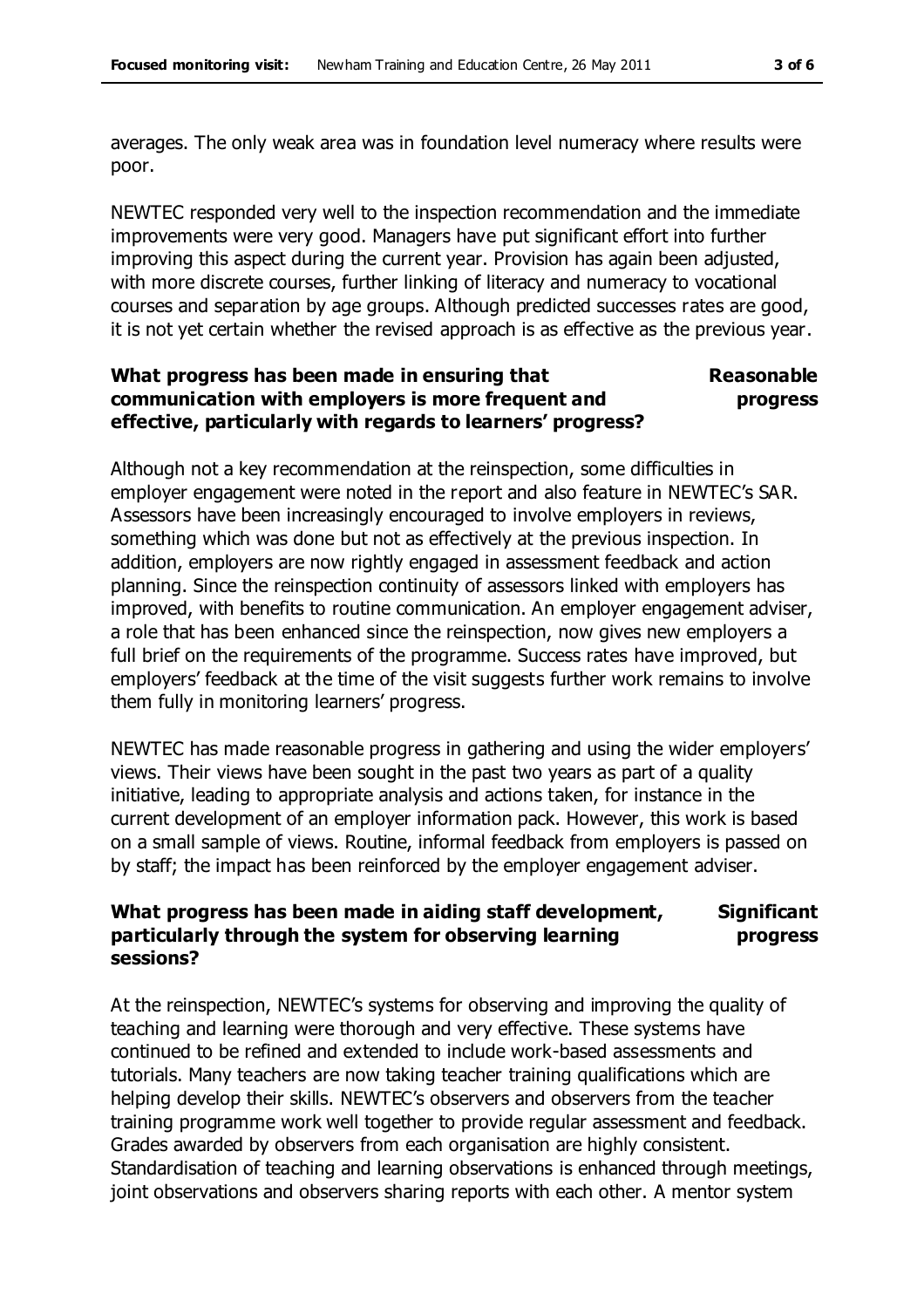for all staff is helping teachers to discuss issues and areas they need to improve. Some teachers now carry out informal peer assessment to help share ideas and good practice, particularly when they are teaching different age groups. Observers believe that the observation system, mentoring and staff training have been instrumental in improving the quality of teaching and learning. They say that teachers are now using a wider range of experiential learning activities, like role play, and using technology more interactively. All teachers have an individual action plan that contains their development needs from all the quality improvement initiatives, and that is routinely monitored by their line managers.

#### **Leadership and management**

#### **What progress has been made in using the changed management structures to improve overall effectiveness and ensure that capacity to improve is better than satisfactory? Reasonable progress**

NEWTEC's capacity to improve was judged as satisfactory at the previous inspection. Subsequent changes to management arrangements and procedures have helped make this aspect more effective. In 2010 the senior management structure was changed in a well thought out and carefully planned way. Amongst other things the new system put an increased emphasis on improving quality. A head of quality and standards now has a key role to play in the new team. Leadership meetings routinely review quality matters and the achievement of a strategic plan which has a welcome focus on quality improvement. This process is aided by a very extensive, though somewhat complex, range of initiatives. These include routine meetings of a quality improvement team; clearly articulated targets linked to regular analysis of performance; regularly reviewed strategic and quality improvement plans; short term action and review meetings; 'nudge' targets to help improvements at a strategic level; and, a comprehensive quality review cycle. Some externally supported functions, such as human relations and finance, provided by Newham College, are included in overall improvement review and action planning, although they are not directly subject to NEWTEC's quality checks. The board of trustees is taking a more informed and closer role in quality improvement activities.

#### **What progress had been made in better using data, notably to monitor and then improve success rates and performance by different groups of learners? Reasonable progress**

A key area for improvement at the reinspection was for NEWTEC to use data more appropriately and accurately to monitor performance and achievement of targets, including achievement by different groups. Since then, managers have extended the range of data reports to ensure they are more accurate and suitable for different staff to use in an effective way. More challenging and realistic targets are now set and monitored for courses, ages, levels and different groups. This has contributed to the improvements in success rates. However, NEWTEC has not set a challenging target for improving the completion of Train to Gain programmes by planned end dates. Managers rightly recognise that they need to improve further systems for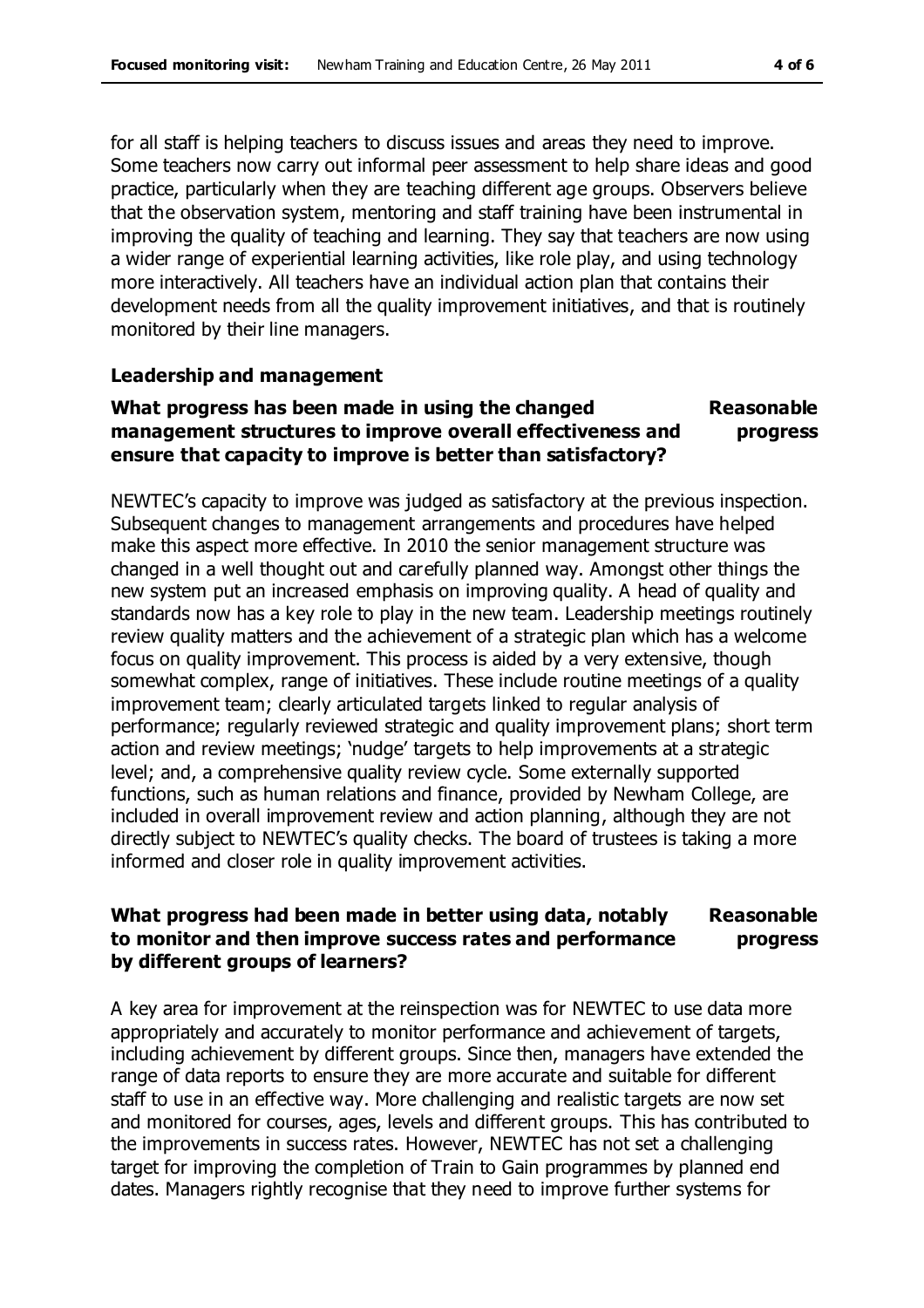more accurately monitoring attendance data and withdrawals which should enable them to better judge in-year retention rates.

A steering group continues to evaluate participation and performance by different groups every three months. NEWTEC recognises that some groups, like Black Caribbean, young White learners and those with a disability or learning difficulty, have lower success rates than all learners. The organisation devised a strategy some years ago with very specific activities to improve success by these identified groups. This strategy has recently been reintroduced. Although not all the actions are being fully carried out, differences in performance are narrowing.

#### **What progress has been made in further improving safeguarding arrangements for learners? Reasonable progress**

NEWTEC's safeguarding arrangements were good at the reinspection. In its most recent self-assessment report NEWTEC has judged its safeguarding arrangements to be outstanding. Since the reinspection, staff and learner awareness of safeguarding issues has been raised through a significant amount of training, some of which is focused well on challenges facing people within Newham and multi-agency working. Designated safeguarding officers make excellent use of their training and partnership links when dealing with safeguarding issues. This has resulted in learners carrying on with their studies while receiving support from external health professionals, counsellors and NEWTEC staff. The board and Chief Executive Officer now receive regular reports on safeguarding enabling them to more effectively monitor cases that arise, to ensure they are dealt with appropriately.

NEWTEC's policy is that Criminal Records Bureau checks for all staff should be updated every three years. NEWTEC does not carry out systematic checks of renewal status, and the current arrangements are not sufficiently rigorous in ensuring the renewals and applications are carried out in a sufficiently timely way.